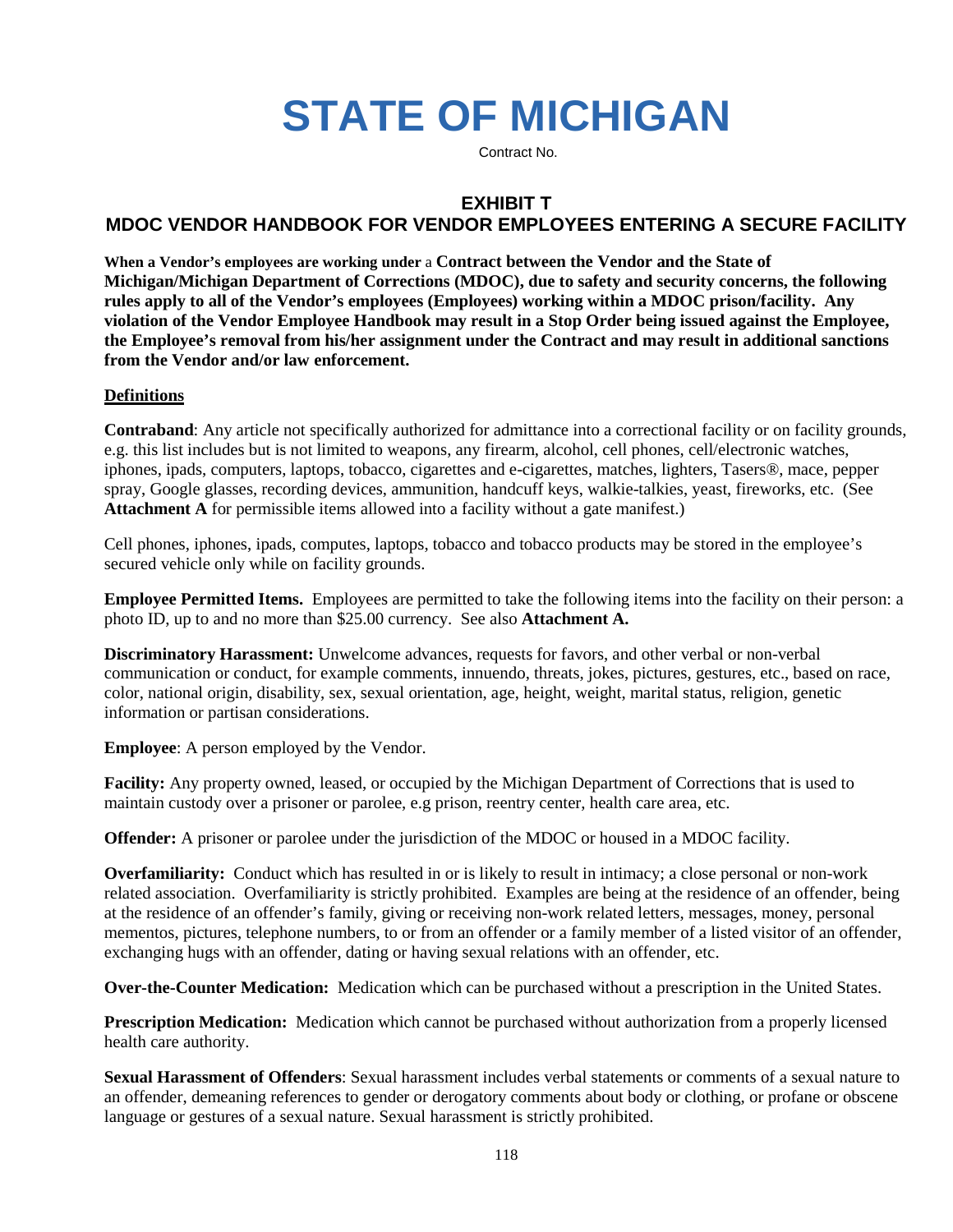**Sexual Conduct with Offenders**: The intentional touching, either directly or through clothing, of a prisoner's genitals, anus, groin, breast, inner thigh, or buttock with the intent to abuse, arouse or gratify the sexual desire of any person. Permitting an offender to touch you either directly or through clothing with the intent to abuse, arouse or gratify the sexual desire of any person. Invasion of privacy for sexual gratification, indecent exposure, or voyeurism. An attempted, threatened, or requested sexual act or helping, advising, or encouraging another person to engage in a sexual act with an offender. Sexual conduct with offenders is strictly prohibited.

# **General Requirements**

**Discrimination. E**mployee shall not discriminate against a person on the basis of race, religion, sex, sexual orientation, race, color, national origin, age, weight, height, disability, marital status, genetic information or partisan considerations.

**Political Activities**. Employees cannot proselytize for any political group or religion in a facility and on MDOC grounds as this may cause safety and security issues within the facility.

**Conflict of Interest**. If any Employee has a family member or friend who is incarcerated, he/she must immediately notify their supervisor and the MDOC for proper facility assignment.

**Public Information**. Employees are not authorized to make public statements on behalf of the MDOC.

**Role Model**. Employees serve as role models to offenders. Therefore, Employees are to act in a professional manner at all times. Any arrest, citation, issuance of a warrant for a felony or misdemeanor offense or issuance of a personal protection order against the Employee must be immediately reported to his/her supervisor. Any action or inaction by an Employee which jeopardizes the safety or security of the facility, MDOC employees, the public or offenders is prohibited.

**Fitness for Duty.** Employees are required to be physically and mentally fit to perform their job duties. If you do not believe you are mentally or physically fit, please report this issue to your immediate supervisor. Employees shall immediately notify their supervisor if they are taking medication which may interfere with their work responsibilities.

**Use of Leave/Notice of Absence.** Employees are required to obtain preapproval of leave from their immediate supervisor. In the event of an unauthorized Employee absence, the Vendor must provide back-up staff.

**Punctuality.** Employees are required to be punctual and adhere to the work schedule approved by their supervisor and to be at their assignment at the start of their shift. This means that Employees must plan for proper travel time, inclement weather, and to go through the facility check-in process in order to at their assigned location at the start of their shift.

**Jail Time or Other Restricted Supervision.** No Employee shall be allowed to work in a facility while under electronic monitoring of any type, house arrest, or sentenced to jail time for any reason, including weekends, even if granted a work release pass.

# **Specific Vendor Employee Rules**

**1. Humane Treatment of Individuals**. Employees are expected to treat all individuals in a humane manner while on duty in a facility. Examples of actions of an Employee in violation of this rule include but are not limited to, displaying a weapon, using speech, an action or gesture or movement that causes physical or mental intimidation or humiliation, failing to secure necessary culinary tools, using abusive or profane language which degrades or belittles another person or group, etc.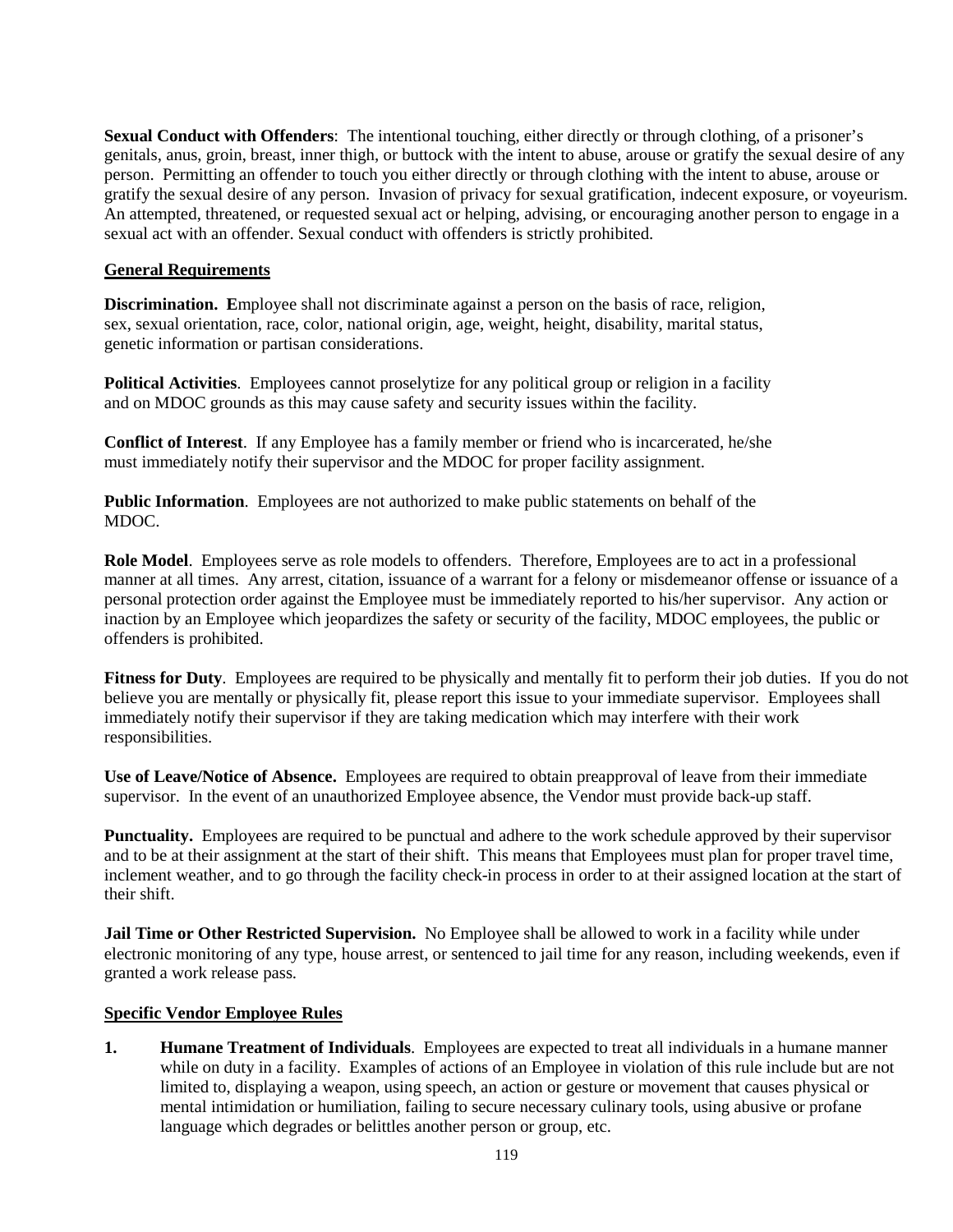- **2. Use of Personal Position for Personal Gain**. Employees shall not engage in actions that could constitute the use of their position for personal gain. Example, employees are forbidden from exchanging with, giving to, or accepting gifts or services from an offender or an offender's family.
- **3. Discriminatory Harassment.** Employees shall not engage in discriminatory harassment which includes but is not limited to, unwelcomed advances, requests for favors, other verbal or non-verbal communication or conduct based on race color, national origin, disability, sex, sexual orientation, age, height, weight, marital status, religion, genetic information, etc.
- **4. Misuse of State or Vendor Property/Equipment**. Employees shall not misuse State or Vendor property. Examples: using property for a personal purpose beyond that of your job duties, removing items from the premises without authorization, etc.
- **5. Conduct Unbecoming.** Employees shall not behave in an inappropriate manner or in a manner which may harm or adversely affect the reputation or mission of the MDOC. If an employee is arrested or charged with a criminal offense, this matter shall be reported to the Employee's supervisor. Any conduct by an Employee involving theft is not tolerated.
- **6. Physical Contact**. Inappropriate physical contact with offenders and MDOC staff is prohibited. Examples include inappropriately placing of hands on another person, horseplay, etc.
- **7. Confidential Records/Information.** Employees shall respect the confidentiality of other employees, MDOC staff and prisoners. Employees shall not share confidential information.
- **8. Use of Health Care Services.** Employees shall only use the facility health care services in case of emergency, medical stabilization and for serious on-the-job injuries. When the clinic facilities are used for an emergency or on-the-job injury, the Employee is to be transferred as soon as practicable to a physician or hospital.
- **9.** Insubordination. Based on the safety and security of the facility, there may be times where Employees are provided guidance from MDOC staff. Willful acts of Employees contrary to MDOC instructions that compromise the MDOC's ability to carry out its responsibilities, are prohibited.

# **10. Reserved.**

- **11. Searches.** Employees are subject to search while on facility property and prior to entry into a facility. Employees who refuse to submit to an authorized search will not be permitted into the facility.
- **12. Emergency**. Employees must immediately respond during an emergency, e.g. call for assistance, respond to an emergent situation, etc. This may include participating in emergency preparedness drills conducted by the MDOC, e.g. fire drills.
- **13. MDOC Rules, Regulations, Policies, Procedures, Post Orders, Work Statements.** Employees must be familiar with and act in accordance with MDOC rules, regulations, policies, etc. Employees are prohibited from interfering with and undermining the MDOC's efforts to enforce rules, regulations, etc.
- **14. Maintaining Order**. Any action or inaction that may detract from maintaining order within the facility is prohibited, e.g. antagonizing offenders, inciting to riot, etc.
- **15. Chain of Command.** Employees shall follow their chain of command. Complaints and concerns are to be submitted to the immediate supervisor unless the situation is an emergency.
- **16. Criminal Acts.** Employees shall not engage in conduct that results in a felony or misdemeanor conviction. Employees must provide a verbal report to their immediate supervisor within 24 hours of a felony or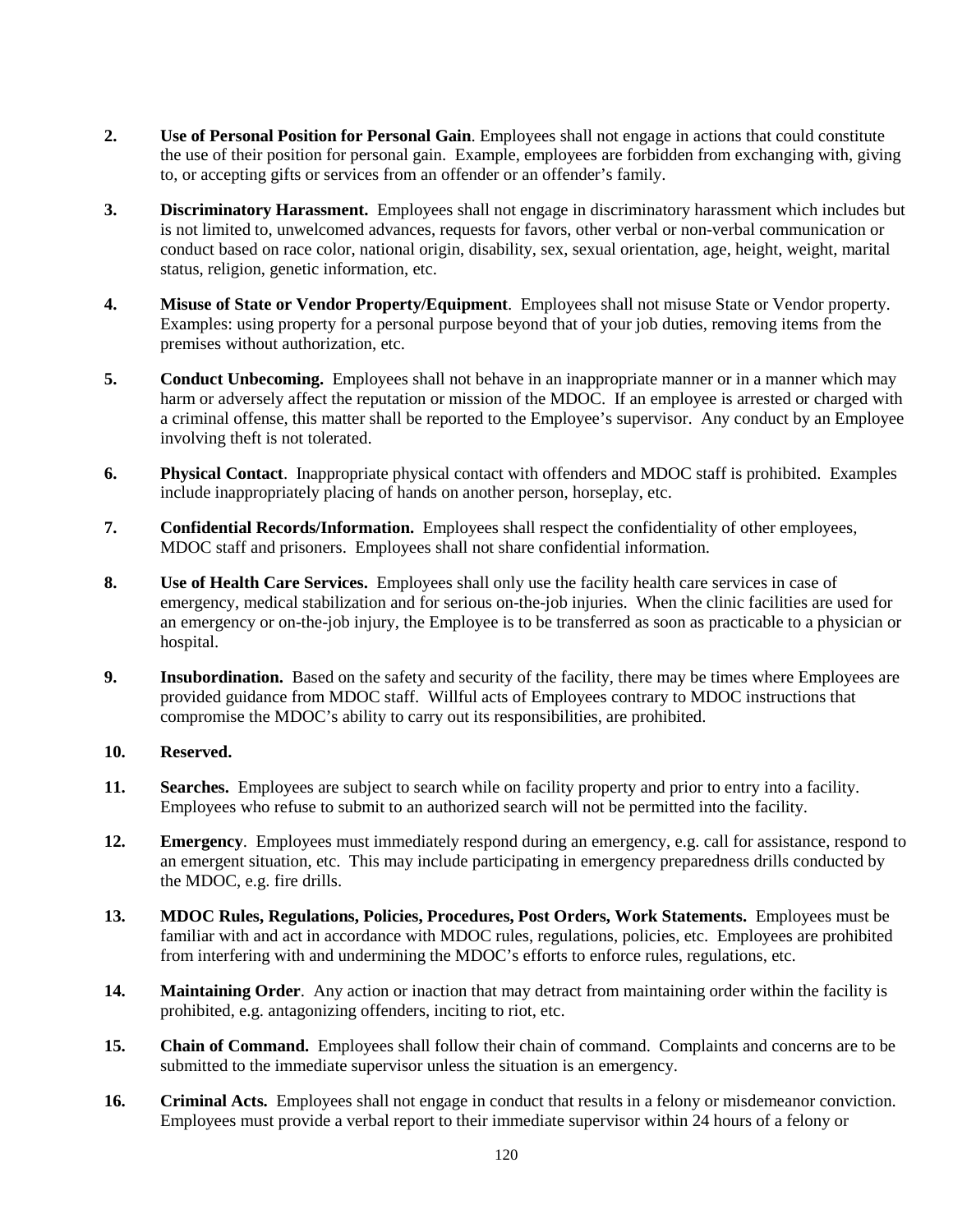misdemeanor citation or arrest, the issuance of any warrant, any arraignment, pre-trial conference, pleas of any kind, trial, conviction, sentencing, federal, diversion or dismissal.

- **17. Contraband and Controlled Substances**. There is a zero tolerance policy regarding any Employee possessing, using or introducing controlled substances into a facility where offenders are housed. The possession and presence of contraband presents a safety and security risk and is prohibited. Possession, introduction, or attempting to introduce any substance including controlled substances or intoxicants into any facility is prohibited. Yeast is also prohibited which can be used to manufacture a prohibited or illegal substance.
- **18. Use of Alcohol or Controlled Substance.** Employees are prohibited from consuming alcohol or any controlled substance while on duty or on breaks. Employees who report for duty with alcohol on his/her breath or when suspected of being under the influence of alcohol or a controlled substance, may be prohibited from entering into the facility or be immediately removed from their assignment.

#### **19. Reserved.**

- **20. Introduction or Possession of Contraband.** Employees shall not introduce or possess unauthorized items such as escape paraphernalia, weapons, facsimiles of weapons, ammunition, wireless communication devices, cell phones, tobacco, electronic cigarettes, lighters, matches, firearm, alcohol, cell phones, cell/electronic watches, iphones, ipads, computers, laptops, Tasers®, mace, pepper spray, Google glasses, recording devices, handcuff keys, walkie-talkies, yeast, fireworks, etc.
- **21. Motor Vehicles on the Premises of Prison Grounds**. All motor vehicles must be properly locked and secured. It is the employee's responsibility to ensure that unauthorized items or contraband are not in the motor vehicle. Motor vehicles on facility grounds may be searched at any time for any reason.

#### **22. Reserved.**

**23. Possession and/or Use of Medication.** Employees shall immediately notify their supervisor if taking prescribed medication which may interfere with the Employee's work responsibilities or the safety and security of the facility. Such medication includes but is not limited to: narcotic pain medication, psychotropic medication, mood altering medication and antihistamines. The Michigan Medical Marihuana Act (the Act), Initiated Law 1 of 2008, MCL 333.26421 – 333.26430, allows for the use of medical marihuana for individuals who have been diagnosed with a "debilitating medical condition." It is the position of the MDOC that Employees may not possess or use medical marihuana as it is both a federal and state offense.

#### **24. Reserved.**

- **25. Reserved.**
- **26. Entry into a Facility/Visiting Offenders**. Employees are not permitted in non-public areas of the facility for non-work related purposes, especially where offenders are housed.

Generally, Employees may visit an offender only if that offender is an immediate family member and is housed at another facility other than where the employee works, unless the Warden has granted special approval. Employees, who have family members incarcerated in the MDOC, must let their supervisor know immediately who will subsequently report this information to the MDOC. An employee may visit an offender only if that offender is an immediate family member and is housed at a facility other than where the Employee is assigned to work. Immediate family member is defined as a parent, grandparent, step-parent, grandchild, sibling, spouse, mother-in-law, father-in-law, child, step-child, stepbrother/sister. Visiting an immediate family member who is an offender housed in a facility requires prior permission of both the Vendor and they MDOC.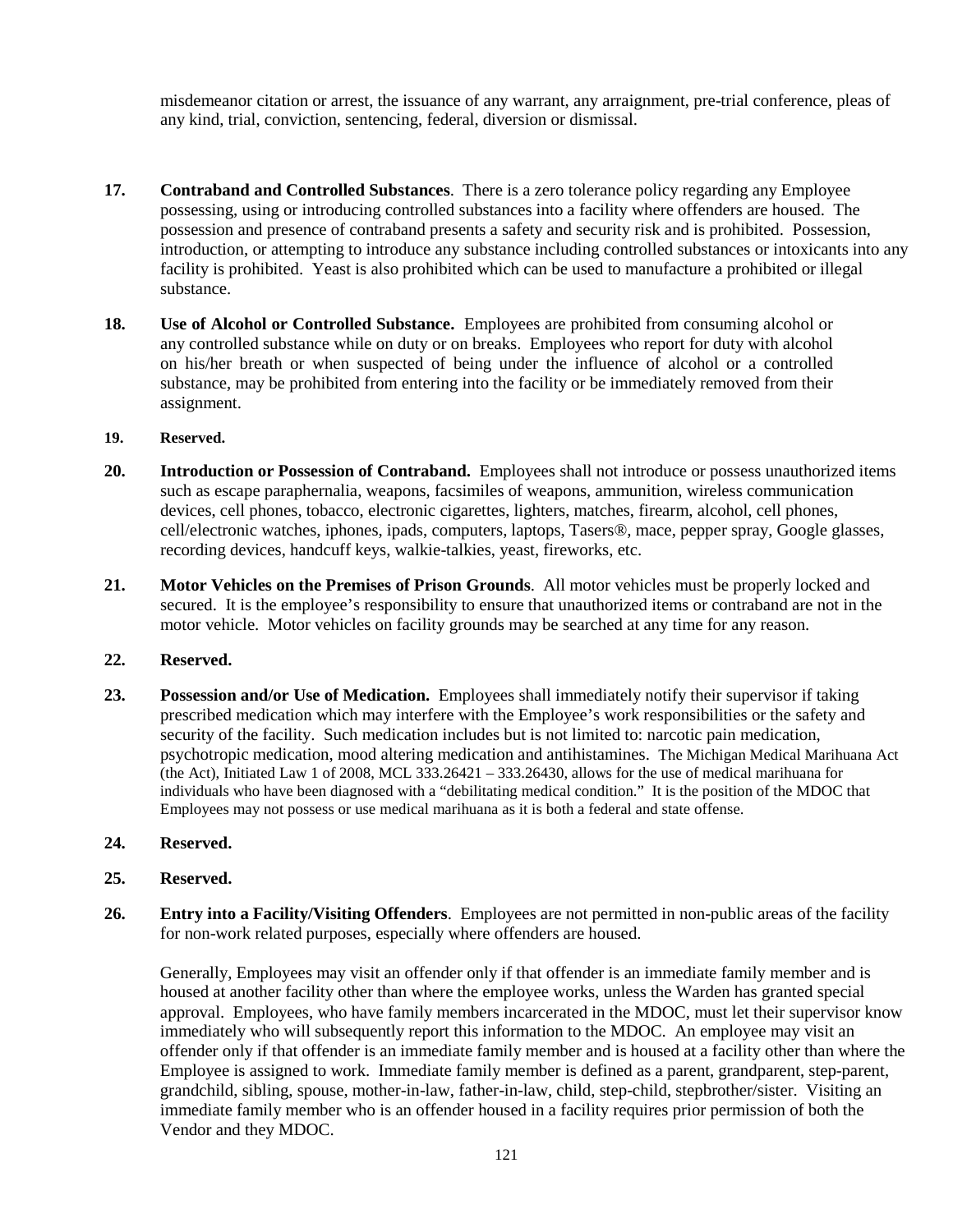- **27. Dereliction of Duty.** Employees shall fully perform their job duties. Failure to do so is considered dereliction of duty and will be reported to the Vendor.
- **28. Use of Force.** Employees shall use the least amount of force necessary to perform their duties. Excessive use of force will not be tolerated. Employees may act to reasonably defend themselves against violence.
- **29. Exchange of Duties.** Employees shall not exchange duties or responsibilities with any MDOC staff.
- **30. Duty Relief.** Employees shall not leave an assignment without prior relief or authorization from their immediate supervisor.
- **31. Security Precautions.** Any action or inaction by an Employee which jeopardizes the safety or security of the facility, MDOC staff, the public or offenders is prohibited. Examples include but are not limited to, loss of equipment (knives, tools), propping open security doors or doors that should remain locked, allowing an unknown or unidentified individual into a building, unauthorized distribution of MDOC exempt policy directives/operating procedures, etc.
- **32. Attention to Duty.** Employees shall remain alert while on duty. Sleeping or failure to properly observe an assigned area or offenders are examples of inattention to duty and are prohibited. Items that detract from the alertness of an Employee are prohibited. These items include but are not limited to computer games, books, reading pamphlets, newspapers, or other reading materials while on duty. (MDOC cookbooks, menus, nonexempt policies and procedures and postings, etc. are not considered prohibited items.)
- **33. Reporting Violations**. Employees, who are approached by offenders to introduce contraband or violate the safety and security of the institution, shall concurrently report each time they are approached to the Employee's immediate supervisor and MDOC staff. Employees must report conduct involving drugs, escape, sexual misconduct, sexual harassment, workplace safety or excessive use of force. A complete written report of the approach must be made no later than the end of the Employee's work day.
- **34. Reserved.**
- **35. Reserved.**
- **36. Reserved.**
- **37. Reserved.**
- **38. Reserved.**
- **39. Reserved.**
- **40. Reserved.**
- **41. Reserved.**
- **42. Employee Uniform Requirements.** Employees must wear their required uniforms as approved by the Vendor and the MDOC. Employees will not be permitted to enter the facilities without the proper Vendor approved uniform/work attire.
- **43. Reserved.**
- **44. Reserved.**
- **45. Reserved.**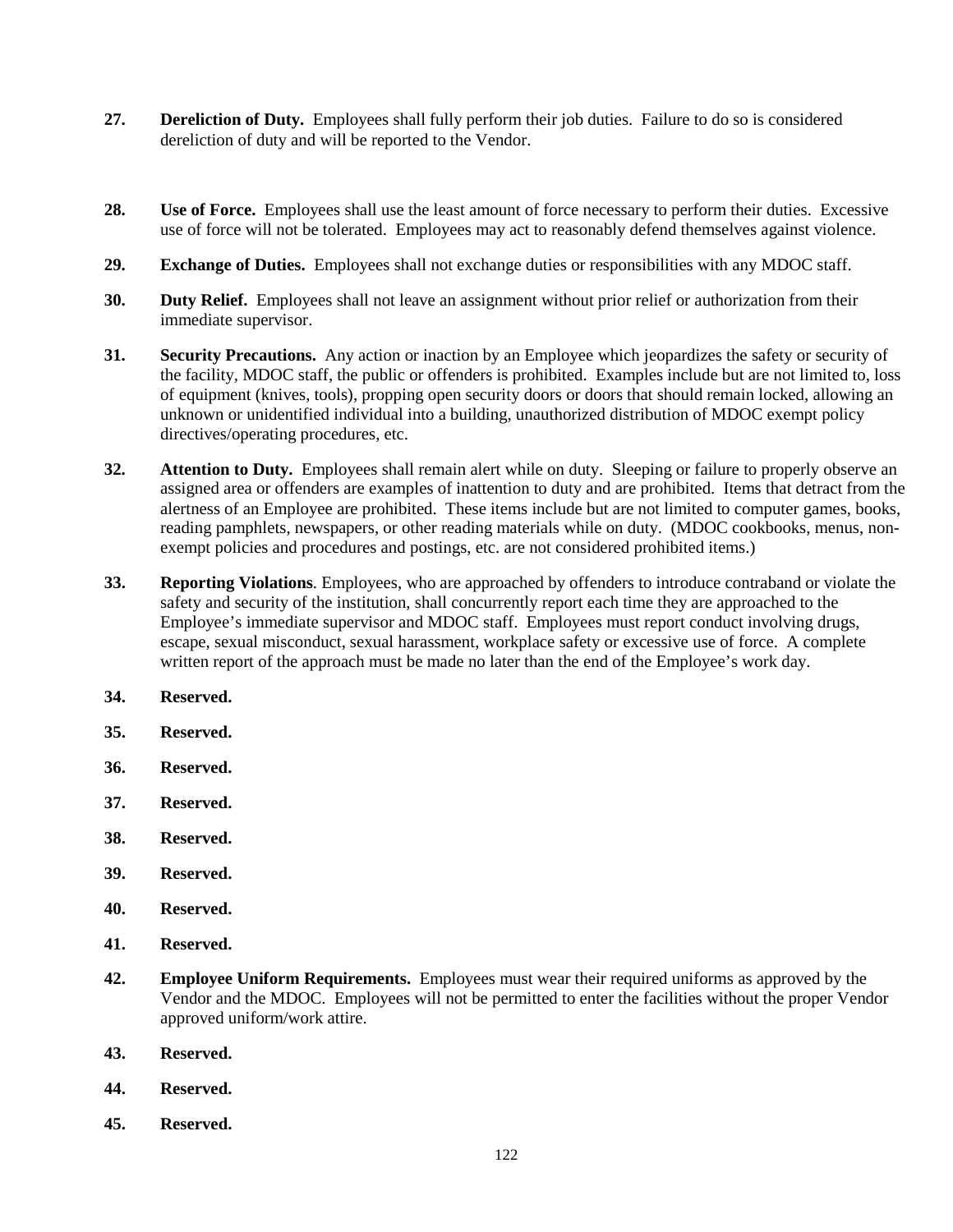# **46. Reserved.**

- **47. Falsifying, Altering, Destroying, Removing Documents or Filing False Report.** Employees shall not falsify, alter, destroy or remove documents from the facility. Fraudulent reporting of an Employee's time is expressly prohibited.
- **48. Giving or Receiving Gifts or Services.** Employees are prohibited from exchanging with, giving to, or accepting any gifts or services from offenders or an offender's family. This includes but is not limited to food and beverage items, shoe shines, clothing, paper products, stamps, delivering letters/correspondence, etc.

#### **49. Reserved.**

- **50. Overfamiliarity or Unauthorized Contact.** Employees are prohibited from engaging in overfamiliarity with an offender, or an offender's family member or a listed visitor or friend of an offender. Relationships with an offender, other than an Employee with his or her approved family member, is prohibited regardless of when the relationship began. Any exceptions must have Vendor and MDOC prior approval.
- **51. Sexual Conduct.** Employees are prohibited from engaging in sexual conduct with anyone while on duty.
- **52. Sexual Harassment.** Employees are prohibited from sexual harassing anyone. Employees are prohibited from assisting, advising or encouraging any person to sexually harass another.
- **53. Workplace Safety**. Threats made by Employees such as bomb threats, death threats, threats of assault, threats of violence are prohibited. Employees are prohibited from engaging with prisoners in contests like running or sprint challenges, weight lifting contests, etc. Employees shall not physically fight or assault any person on facility grounds. Employees may act to reasonably defend themselves against violence. If an Employee becomes aware of a threat of violence or an act of violence, the Employee shall immediately report this information to their supervisor/chain of command.

Employees will ensure proper storage and handling of tools, keys, equipment, and other items (e.g. metal cans, metallic items).

#### **ACKNOWLEDGMENT**

I acknowledge that I have received a copy of, have read, understand and agree to abide by the above additional conditions, including Attachment A. If I have any questions, I will ask my supervisor/manager.

Print Employee Name **Employee Signature** Date

\_\_\_\_\_\_\_\_\_\_\_\_\_\_\_\_\_\_\_\_\_\_\_\_\_\_\_\_\_ \_\_\_\_\_\_\_\_\_\_\_\_\_\_\_\_\_\_\_\_\_\_\_\_\_\_\_\_ \_\_\_\_\_\_\_\_\_\_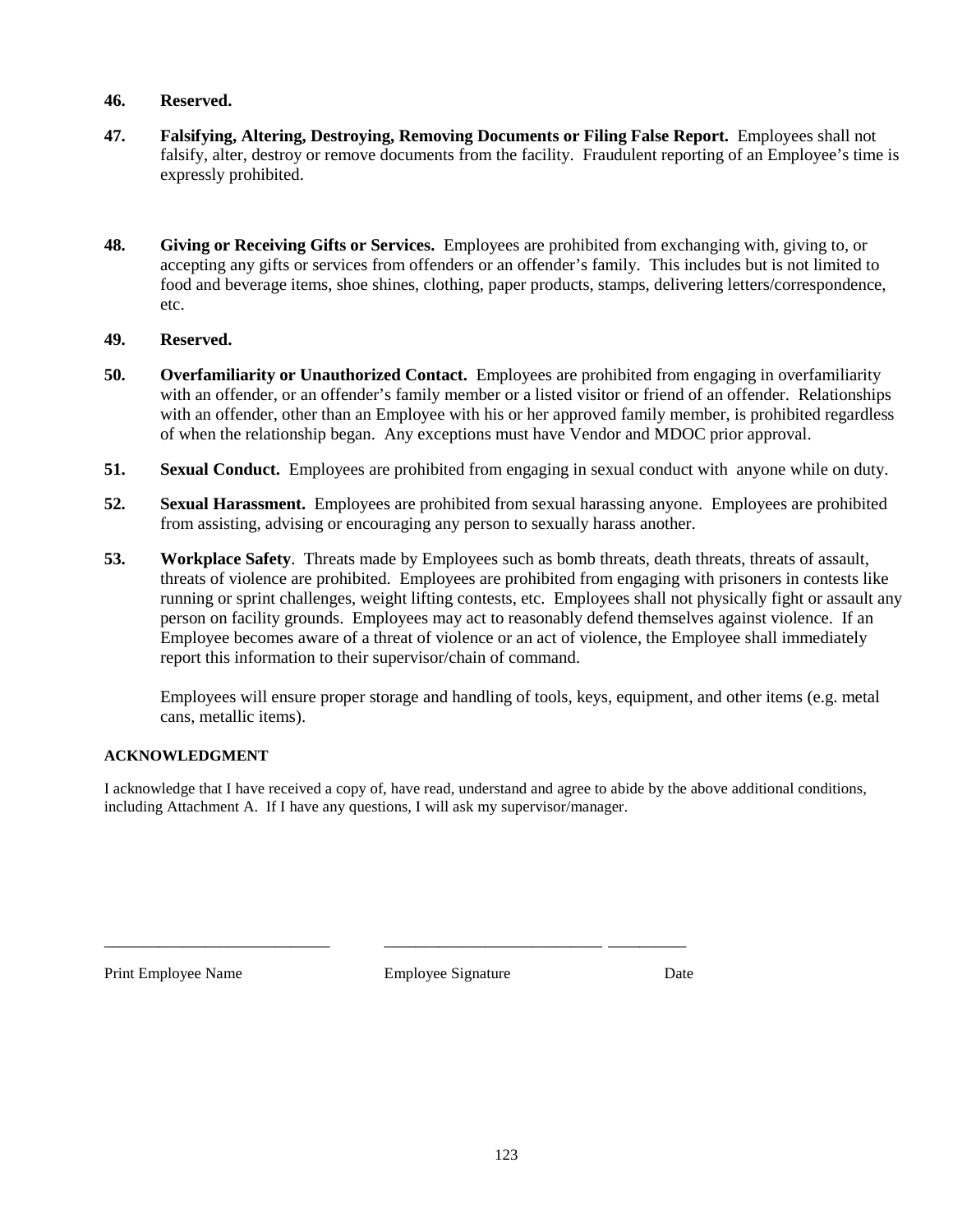# **ATTACHMENT A**

#### **ALLOWABLE ITEMS WITHOUT GATE MANIFEST**

Employees are allowed to bring the following items into a facility while on duty:

- 1. Driver license/personal identification.
- 2. Pens (clear) and pencils (no more than two (2) of each).
- 3. Small notebook.
- 4. Eyeglasses and sunglasses.
- 5. Cash, not to exceed \$25.00.
- 6. Personal keys.
- 7. One (1) comb, one (1) brush or one (1) pick; non-metal only.
- 8. One (1) wallet or one purse/bag; no larger than 6" x 8".
- 9. Umbrella, no pointed tips, no more than 20 inches total length.
- 10. Feminine hygiene products; one (1) day's supply.
- 11. One (1) tube lip balm (e.g., Chapstick), one (1) lipstick.
- 12. Hand cream/lotion (1.6 oz. or less) tube.
- 13. Non-alcoholic based anti-bacterial hand cleaning sanitizer (four (4) oz. or less).
- 14. Sunscreen (four (4) oz. or less).
- 15. Over-the-counter medication; one (1) day's supply limited to pain medication (e.g. aspirin, Tylenol, Ibuprofen) and antacids (e.g. Tums, Mylanta). Over-the-counter medication containing stimulants/relaxants (e.g., NoDoz, Sleepeze, NyQuil, Dexitrim) are prohibited. The medication must be factory sealed when brought in and be identifiable.

**Note**: An Administrative Manifest from the MDOC is required for prescription medication.

- 16. One individual box/packet (unopened) paper tissues or one handkerchief.
- 17. Breath mints (one (1) oz. or less), hard candy/cough drops/throat lozenges (one (1) roll or package (six (6) oz. or less) of no more than ten (10) individually wrapped items); Commit nicotine lozenges (or similar brand) (ten  $(10)$  or less lozenges).
- 18. Coffee/tea/creamer/sugar/hot chocolate/coffee filters, soup/hot cereal/powdered drink mix, as described below:
	- Coffee One (1) factory sealed, unopened non-metallic container containing no more than two (2) pounds to be transferred to clear plastic zip bag in presence of gate officer.
	- Tea/creamer/sugar Single serving, sealed packets or in original packaging and transferred to clear plastic zip bag in presence of gate officer.
	- Hot Chocolate Maximum of two (2) sealed packets in original packaging and transferred to clear plastic zip bag in presence of gate officer.
	- Coffee Filters Maximum of one (1) unopened sealed bag in original packaging.